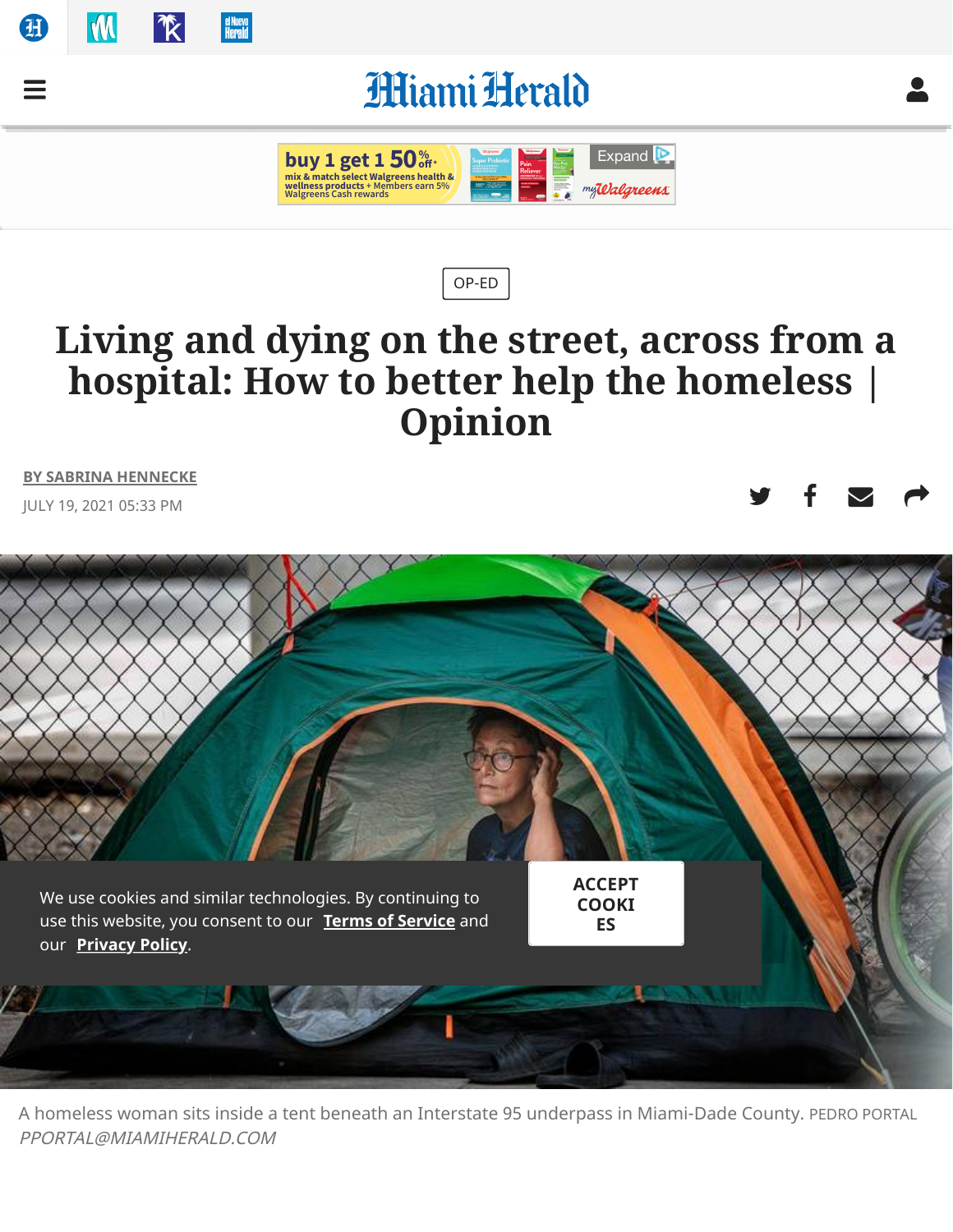

#### Powered by **Trinity Audio**

She was sitting at a bus stop. Wrapped in three layers of clothes, you might make nothing of her at first — until you remember that it's May, in Miami. Baking in the heat, she had been waiting there for two days, alone, so disoriented that she couldn't tell us her name. No bus was going to help her. What she really needed was just across the street: a hospital.

Our team of medical students from Miami Street Medicine, a student-run organization, found her while conducting a weekly street run to provide medical aid to Miami's homeless population. Unaware of her surroundings, through fluid filled lungs, she was able to muster a whisper, "Help me."

A few hours after we moved her, her lungs failed entirely and she was placed on a ventilator. Later, we learned that she had been hospitalized just one week before. It was obvious she did not have mental capacity to care for herself before this began. Yet, somehow, she was discharged back onto the streets, prematurely and without a plan, only to sit across from the hospital — waiting, not for a bus, but to slowly die.

### **WHO IS RESPONSIBLE?**

Homelessness is a health crisis. Upwards of 46,500 people experiencing homelessness die each year in the United States, and this number is climbing. Life expectancy for people on the streets is two to three decades shorter than national averages. Chronic diseases and disabilities are exacerbated by life on the street. Deinstitutionalization, a failed policy of the 1980s that closed mental health institutions, has driven many with mental health issues into homelessness.

Stories like this one are not uncommon. You might think it's the fault of a simple missed line in a chart, but you can speak to any number of hospital emergency or trauma doctors and hear the same story. No one wants to take responsibility for these individuals, so they are passed along. The net result of this so-called help is considerable harm. The pronouns and details may change, but the outcomes do not.

Patient abandonment — discharging patients prematurely without adequate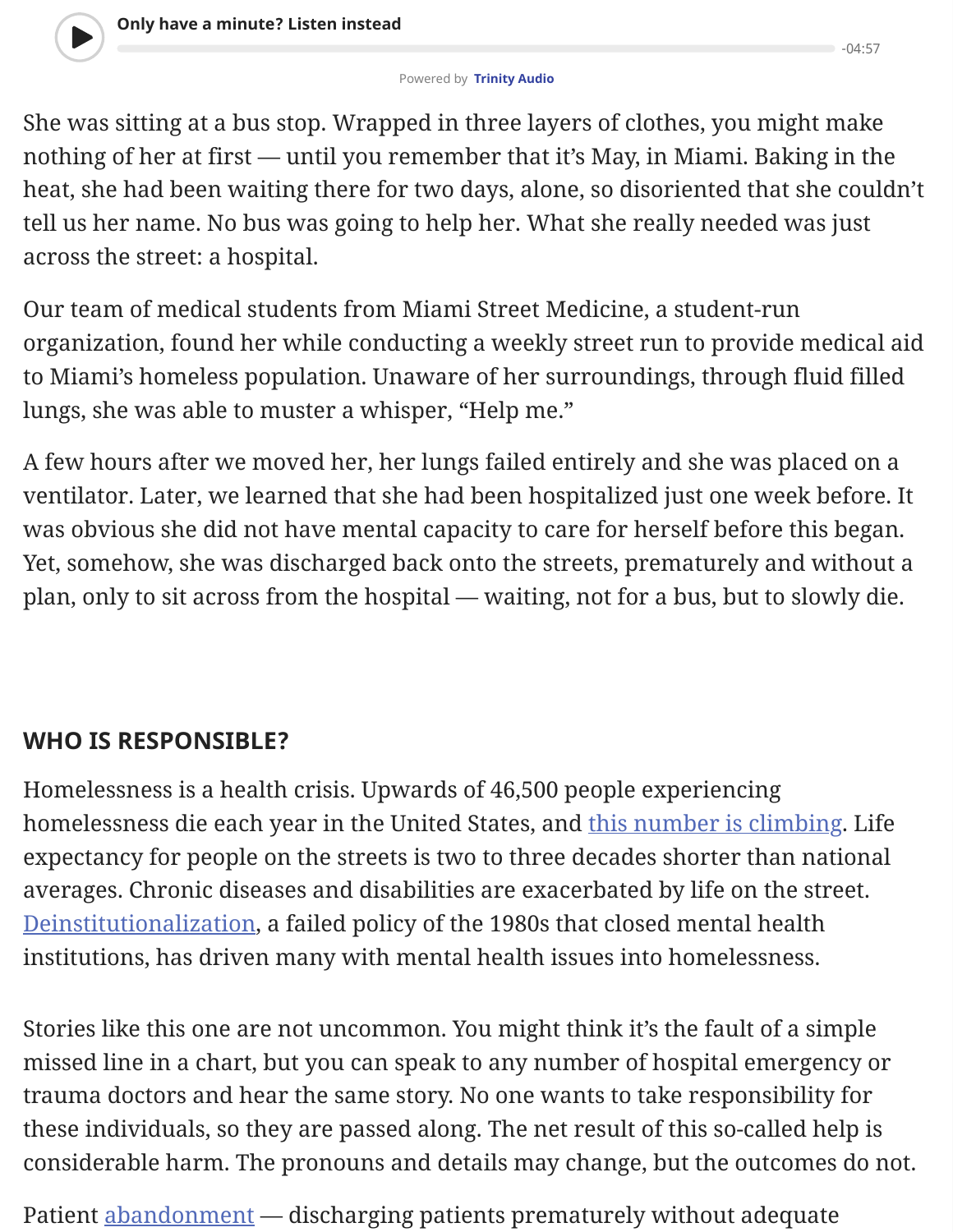planning — is a form of medical malpractice. The Florida Board of Health has a Discharge Planning Guide. Medicare beneficiaries are also actively protected by mandated discharge plans. The laws exist, the resources exist, but if this Miami case [shows us anything, the follow-](https://nhchc.org/wp-content/uploads/2020/12/Section-1-Toolkit.pdf)through does not.

The issues of homelessness evolve, but its roots are historic and racist. While America's black population makes up 13 percent of the public, they are estimated to [make up 39 percent of our h](https://www.healthaffairs.org/doi/10.1377/hlthaff.8.4.184)omeless population. Slavery, Jim Crow laws, redlining in each phase of U.S. history, our policies and system have deprived minorities of socioeconomic opportunities. Black and Latinx Americans make up a disproportionate fraction of those living in deep poverty, a strong predictor of homelessness.

In 1988, the Pottinger Agreement arose out of an ACLU case. It gave Miami's homeless people basic rights and protected them from arrest or unwarranted seizure of property, based on the idea that life-sustaining activities such as being in a park after hours or sleeping in vehicles were unavoidable when homeless. This agreement was terminated in 2019.

Across the nation, criminalization of homelessness continues to be a major violation of basic human rights. Legislation that outlaws life-sustaining acts include street sweeps in which homeless people have property confiscated and are forced to leave an area. They solve nothing, but allow cities such as Miami to ignore the underlying problem; out of sight, out of mind.

COVID-19 only made matters worse. As housing insecurity sky rockets across the country, [stay-at-home order](https://flboardofmedicine.gov/help-center/can-a-health-care-practitioner-terminate-a-patient-relationship/#:~:text=Yes.,prevailing%20professional%20standard%20of%20care.)s, park closures, and nighttime curfews gave more credence to those who sought to criminalize homelessness.

## **BRIDGING THE GAPS**

[Street medicine is the practice of bridging the barriers and gaps in care se](https://medicareadvocacy.org/medicare-info/discharge-planning/)en in homeless populations. It brings medicine to the streets and connects people to the resources they need. There are street medicine teams across the country, like this student-run one in Miami. They serve a vital role as a stop-gap, catching those that fall through the cracks in our system. We should not need them.

Homeless populations have always faced indefensible oppression. Although many [aid organizations exist, they still find themselves without much voice. Who will](https://endhomelessness.org/homelessness-in-america/what-causes-homelessness/inequality/)